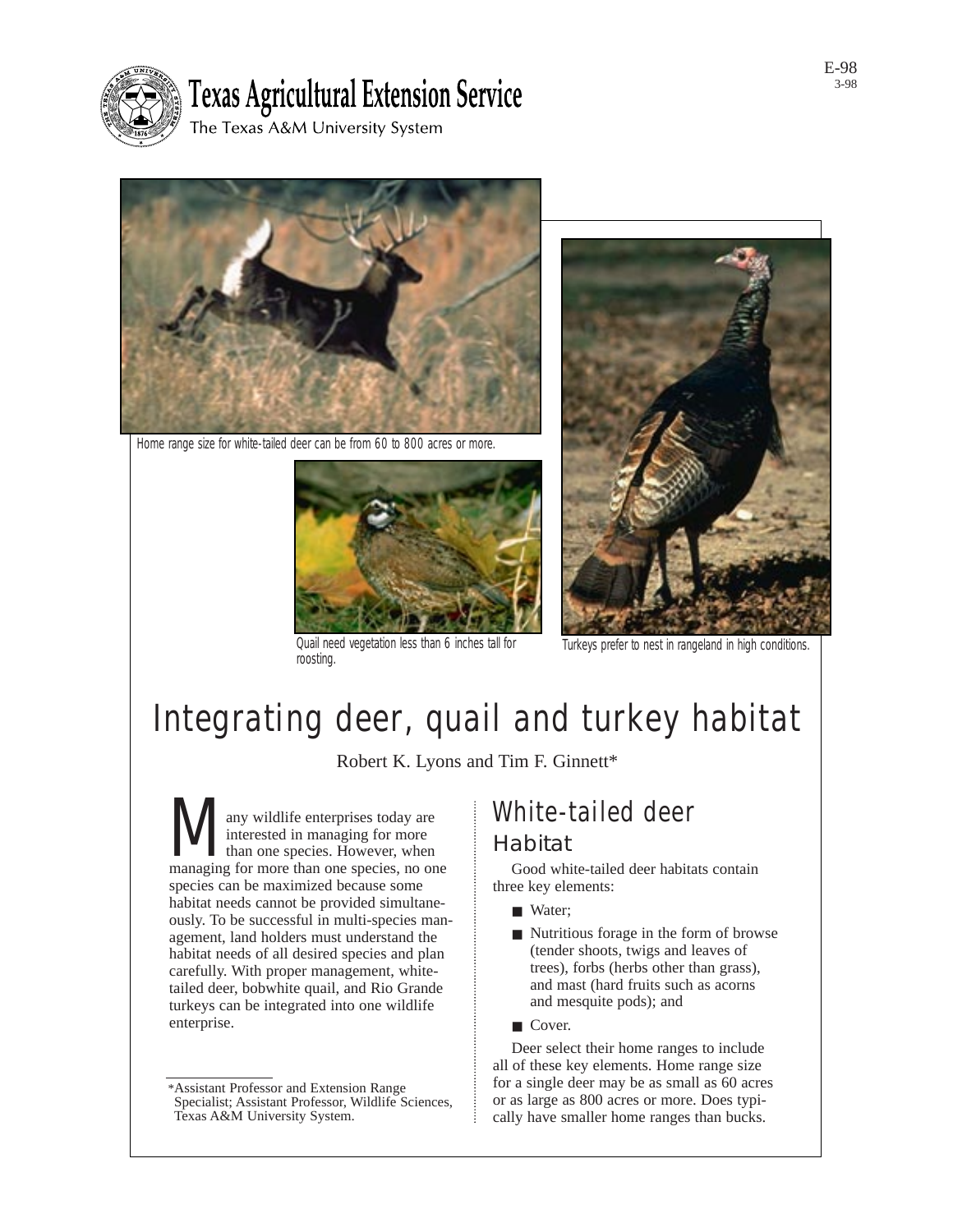### Water

Of all the nutrients important to deer, the most critical is water. Deer obtain water from three major sources: vegetation, metabolism and surface water. Vegetation may contain as little as 10 percent or as much as 75 percent water, depending on the kind of plant, temperature, time of year, and amount of recent rainfall. The metabolism or breakdown of carbohydrates, fats and proteins inside the animal also releases water. However, deer rarely can meet their water needs solely from vegetation and metabolism.

A good deer habitat contains accessible, well-distributed, reliable sources of surface water. The amount a deer needs each day depends on the outside temperature, the animal's physical condition, and the amount of water it gets from vegetation and metabolism. For example, lactating does can require more water than bucks or non-lactating does.

### Forage

The diet of white-tailed deer in Texas is varied and changes with the seasons (Figure 1). They prefer forbs and mast, which are highly seasonal and can vary greatly from one year to

### Cover

Deer need cover where they can hide and escape from predators, and where they can be protected from the elements. Fortunately, the same browse species that provide deer with a stable food supply can also serve as hiding cover, particularly if there are dense mottes (scattered clumps of trees or shrubs) or thickets. Larger trees such as mesquite or oak can provide needed shade during hot weather.

Hiding cover is especially important during fawning season, when does leave their fawns hidden while they go off to forage for themselves. Water sources and clearings also should have high-quality cover nearby. Good cover is essential along drainages and creeks, where deer travel heavily.

# Management guidelines

### Woody cover

To encourage forb production, try to maintain at least 40 but no more than 60 percent of your land in clearings. The best way to create clearings for wildlife is roller chopping. Although shrubs grow back faster



Rootplowing is much less desirable because it lowers the diversity of shrub regrowth. If roller chopping is not an option, disking is probably the next best choice because it encourages the regrowth of more kinds of shrubs.

Whichever method you choose, it's best to leave irregularly shaped openings no more than 200 yards wide at any point, as deer dislike venturing too far into open areas. Deer prefer openings of about 25 acres in total area. Leave brush intact in drainages and for at least 75 yards on both sides because these are often the most important travelways for deer.

### Grazing

Cattle grazing generally benefits white-tailed deer because it creates open spaces for forb production. However, there is potential for competition for these forbs. On a yearly basis, cattle consume about 12 percent forbs in their diet, compared to 36 percent for white-tailed deer. In spring, cattle forb consumption may increase to 25 percent, compared to 52 percent for white-tailed deer.

These percentages may not seem to indicate potential competition. However, this comparison takes on a new light if actual quantities are compared. In spring, a 1,150-pound cow eating 2.5 percent of her body weight in forage consumes about 29 pounds of dry forage a day. If 25 percent of that forage is forbs, she would eat about 7 pounds of forbs.

In comparison, a 100-pound deer consuming forage at 3.5 percent of her body weight eats about 3.5 pounds of dry forage, of which about 2 pounds would be forbs. If the cattle and deer in this example were eating the same forbs, the deer would be at a distinct disadvantage. To reduce this potential competition, implement a grazing system that provides spring rest to all pastures over a period of several years or save 5 percent as reserve pastures.

### Water

Water should be well-distributed throughout the habitat. Under intensive grazing, fence off separate waterers for deer and other wildlife to maintain adequate cover around the water source. Deer prefer to drink from ground-level sources rather than raised troughs. Small earthen ponds or shallow, concave concrete pads replenished by a drip or float system can provide a water source easily accessible by all wildlife species.

### Feeding

Supplemental feeding, provided in the form of corn or pelleted feeds, is a popular management activity in Texas. There is a potential problem if your goal is to encourage bobwhites and turkeys also. Open-choice deer feeders attract raccoons and other potential predators of ground-nesting birds. There is evidence that placing feeders in nesting habitats can increase the rate of predation on quail and turkey nests because of the



Hiding cover is especially important during fawning season.

the next, depending on precipitation. Throughout the year, however, the nutritious shoots and leaves of woody browse plants constitute the staple portion of the diet.

Good deer habitat provides plenty of all three preferred food types, forbs, mast and browse. Because forbs produce better in open areas, the habitat should contain a mosaic of brushy and open areas, with between 40 and 60 percent in clearings.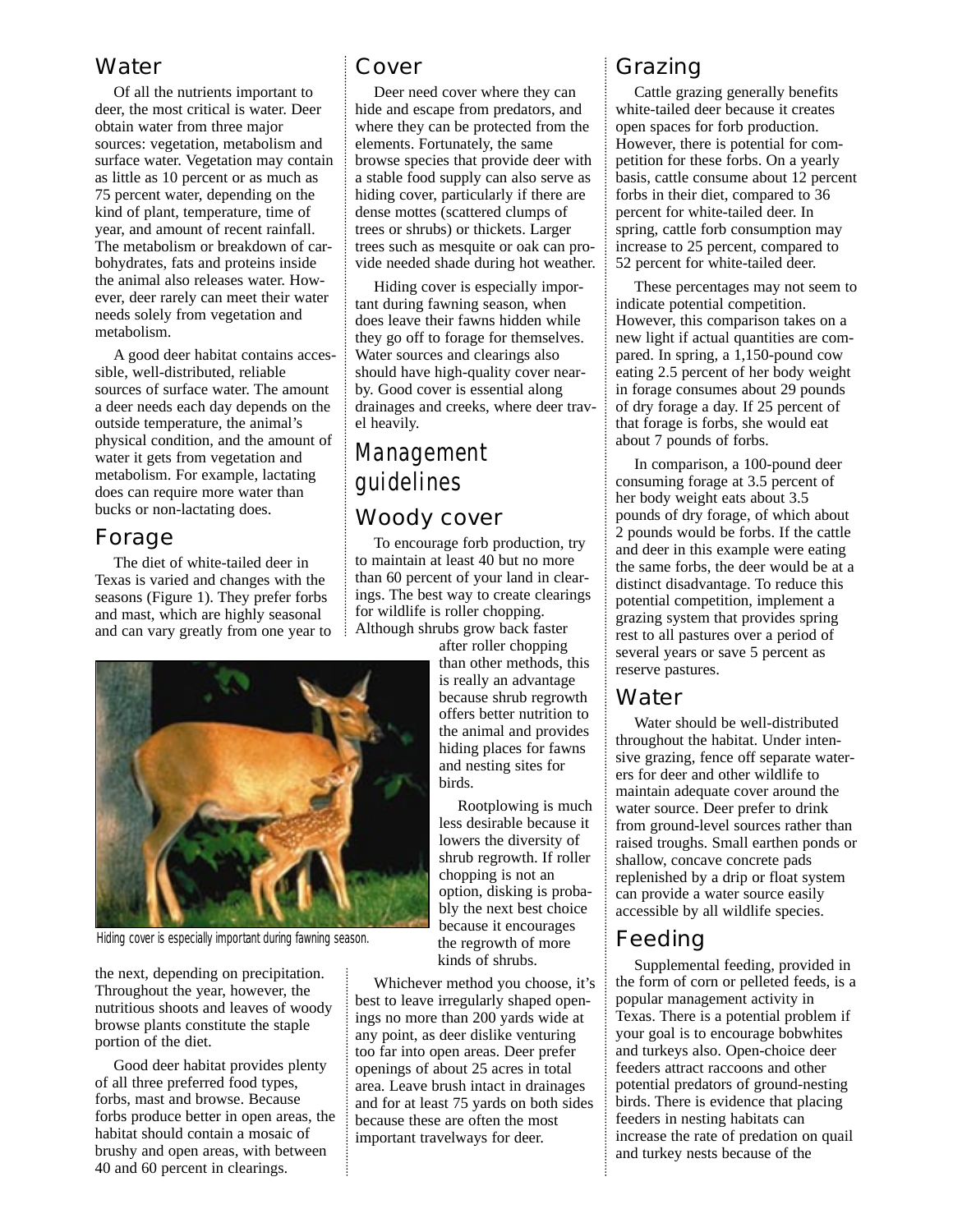

Figure 1. Average seasonal diet composition by percent grass, browse, forbs (wildflowers, weeds, etc.), insects, and miscellaneous material for white-tailed deer (Edwards Plateau and South Texas), bobwhite quail (South Texas), and Rio Grande turkey on rangeland (adapted from Vallentine 1990, Lehmann 1984, Barnes et al., 1991).

greater number of raccoons and other nest predators.

# Bobwhite quail

### Habitat

Like all wildlife, bobwhite quail need a diverse habitat: many plant species and cover types; small blocks of cover well mixed with small blocks of different types of cover; brush and trees of several ages; and essential cover types near each other.

Habitat also must provide food. For quail, the habitat must supply many seeds and insects (Figure 1).

#### *Breeding and nesting habitat*

During March, April and June, males need whistling perches, usually 6 to 12 feet tall and occurring at a density of one per one-twentieth of an acre (47 by 47 feet; about half the size of a basketball court). These perches are used to establish territory and attract mates.

Perennial grasses provide excellent nesting cover. Early-nesting hens need dormant standing grasses. This residual cover is even more important in dry years. Nesting clumps should be about 8 inches tall and 12 inches in diameter, with more than 250 per acre (one per 13-by-13-foot area; about the size of an average bedroom).

Chicks need cover that allows them freedom to move at ground level and provides overhead concealment. Ideal sources of this cover are singlestem forbs with bushy canopies, for example, broomweed, ragweed, and croton. This kind of cover is a haven for insects, an important part of the

chick's diet. Chick cover should be located near midday loafing areas.

#### *General habitat*

Essential to quail are loafing areas that provide safe, comfortable resting sites between morning and evening feeding periods. Although they can use taller grasses and forbs, quail prefer woody plants because they provide cover all year. A good loafing area has:

- A dense, thorny brush canopy about 1 foot or more above the ground and with about a 6-to 7-foot diameter;
- Ground bare or sparsely covered with vegetation; and
- Low-growing herbaceous plants outside to provide a view in all directions.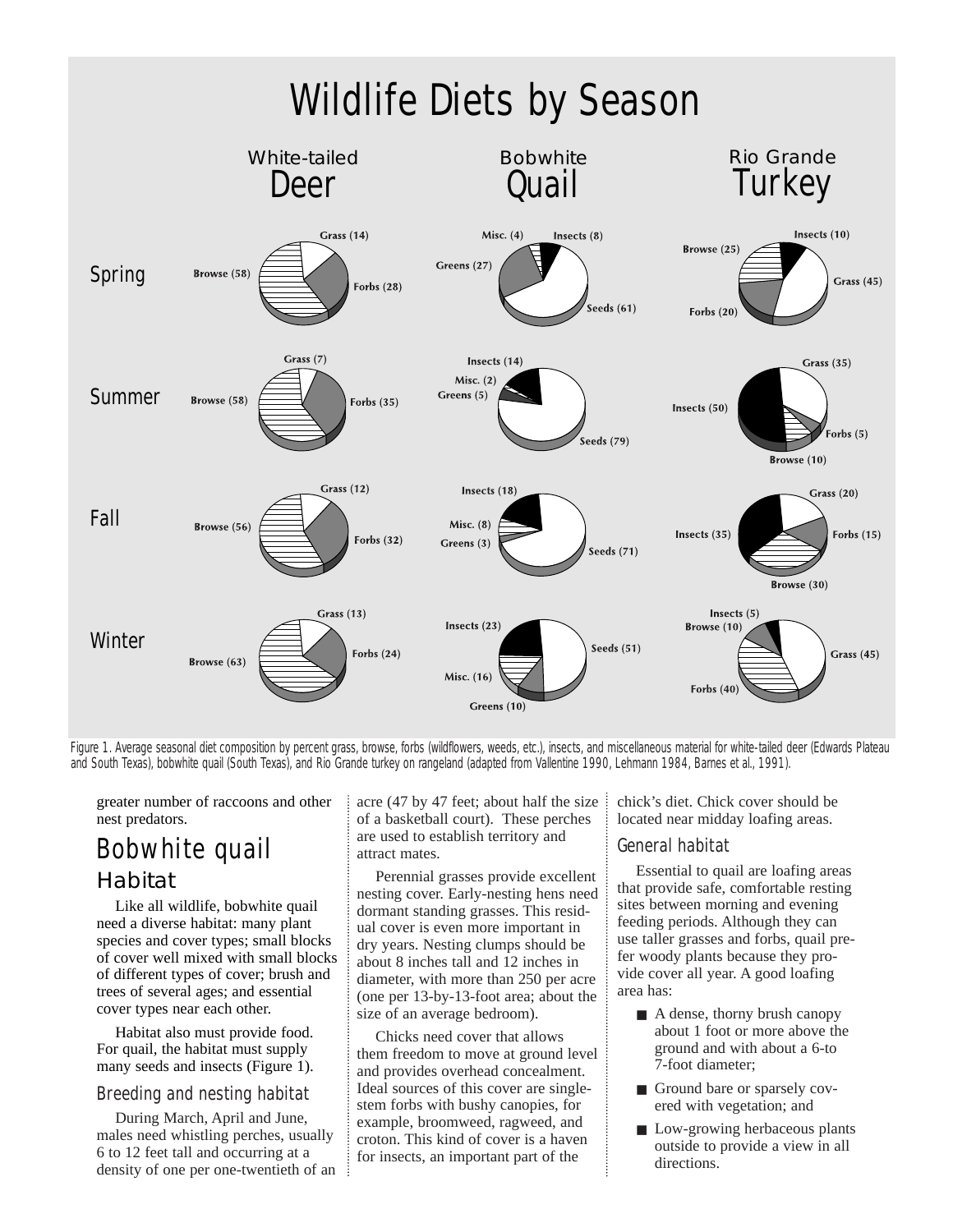Warm- and cool-season cover differ. In fall and winter, almost any brush clump will do. But in summer, quail need tall brush species with dense canopies to help them stay cooler.

For travel and feeding, bobwhites can use tall and short grasses and forbs, and low brush and bare ground. This part of the habitat should be sprinkled over the landscape.

Escape cover can be provided by either moderately dense brush or taller herbaceous plants. Frequent patches of bare ground are needed throughout the habitat, a concern in areas with more than 30 inches of annual rainfall because of potential grass production. Bare ground makes it easier for quail to move and find seed. To avoid predators, quail need vegetation less than 6 inches tall for roosting.

# Management guidelines

### Woody cover

The amount of woody cover that quail need depends on location. More is needed in areas with frequent disturbances, flat topography, heavy grazing, low food supplies, sparse herbaceous vegetation or brush with low-quality cover. Coveys need to be never more than 50 to 75 yards from brush, requiring a minimum brush cover of about 15 percent with welldispersed plants (Table 1). Twentyfive percent brush is acceptable if it is not too tall (mostly 2 to 3 feet).

Also important are brush patterns. Typical patterns include strips, blocks and brush mottes. Block treatment patterns, where large blocks of land are cleared, eliminating cover over a wide area, can be the most detrimental to quail habitat.

For quail habitats, choose brush treatment methods carefully. Topremoval methods are best for maintaining the proper age of brush. Plantremoval methods are also effective. Even rootplowing is acceptable if used cautiously.

Herbicides can be used with caution. Do not use non-selective, broadcast herbicide treatments: They can decrease loafing cover when few brush species are present. However, herbicides applied as individual plant treatments offer great selectivity and flexibility for brush management.



For quail, the habitat must supply many seeds and insects.

Herbicides affect forbs in different ways. Forbs may:

- Decrease temporarily because of herbicide kill;
- Decrease from increased grass production; or
- Increase because competitive brush has been removed.

Prescribed burning can also be used to manage quail habitat, but again, with caution. Use the coolest fire consistent with brush management goals to reduce harm to quail.

### Grazing

Bobwhite quail need a mixture of range conditions (poor to excellent) that provide food, cover, or both (Table 2). The right range condition for quail depends on location. In areas with deep soils, a long growing season and high annual rainfall (more than 30 inches), range condition should be fair to good. However, for areas with poor soils, low and variable rainfall, and short growing seasons, it is better for range condition to be good to excellent. Grazing can be used to manage these condition classes for proper quail habitat.

If grazing is continuous, gauge it to rainfall. With less than 20 inches of annual rainfall, grazing should be light. Grazing can be heavier in areas with more than 40 inches of rainfall. You can use grazing systems to improve range condition. However, the uniform grazing promoted by some systems is undesirable for quail habitat.

Rainfall and amount of brush also interact with grazing. Grazing must be light in areas with only 15 percent brush, because herbaceous plants

#### **Table 1. Quail habitat structure guidelines and management suggestions (adapted from Guthrey 1986).**

| <b>Structural component</b>        | <b>Amount</b>                    | <b>Management practices</b>                                                                                       |
|------------------------------------|----------------------------------|-------------------------------------------------------------------------------------------------------------------|
| Bare ground                        | $30 - 60\%$                      |                                                                                                                   |
| <b>Too little</b>                  | $<25\%$                          | Disk, burn, increase grazing<br>pressure                                                                          |
| Too much                           | $>70\%$                          | Reduce grazing pressure,<br>remove soil disturbance, seed<br>cover plants                                         |
| Brush cover                        | $15 - 25%$                       |                                                                                                                   |
| <b>Too little</b>                  | < 15%                            | Plant shrubs, build brush<br>shelters, manage for shrub<br>seedlings, let brush re-establish                      |
| Too much                           | $>25\%$                          | Reduce with herbicides, fire, or<br>mechanical methods                                                            |
| Brush height                       | $1 - 5$ feet tall                |                                                                                                                   |
| Too tall                           | $>5$ feet                        | Reduce height with top removal<br>or burning; maintain 5-15%<br>pasture in mottes or strips of<br>older brush     |
| Grass clumps<br>suitable for nests | $1 - 3 %$<br>cover of<br>pasture |                                                                                                                   |
| <b>Too little</b>                  | ${<}1\%$                         | Reduce grazing pressure, adopt<br>grazing system, plant native or<br>introduced grasses, half-cut<br><b>brush</b> |
| Too much                           | $>3\%$                           | Increase grazing pressure, burn,<br>disc                                                                          |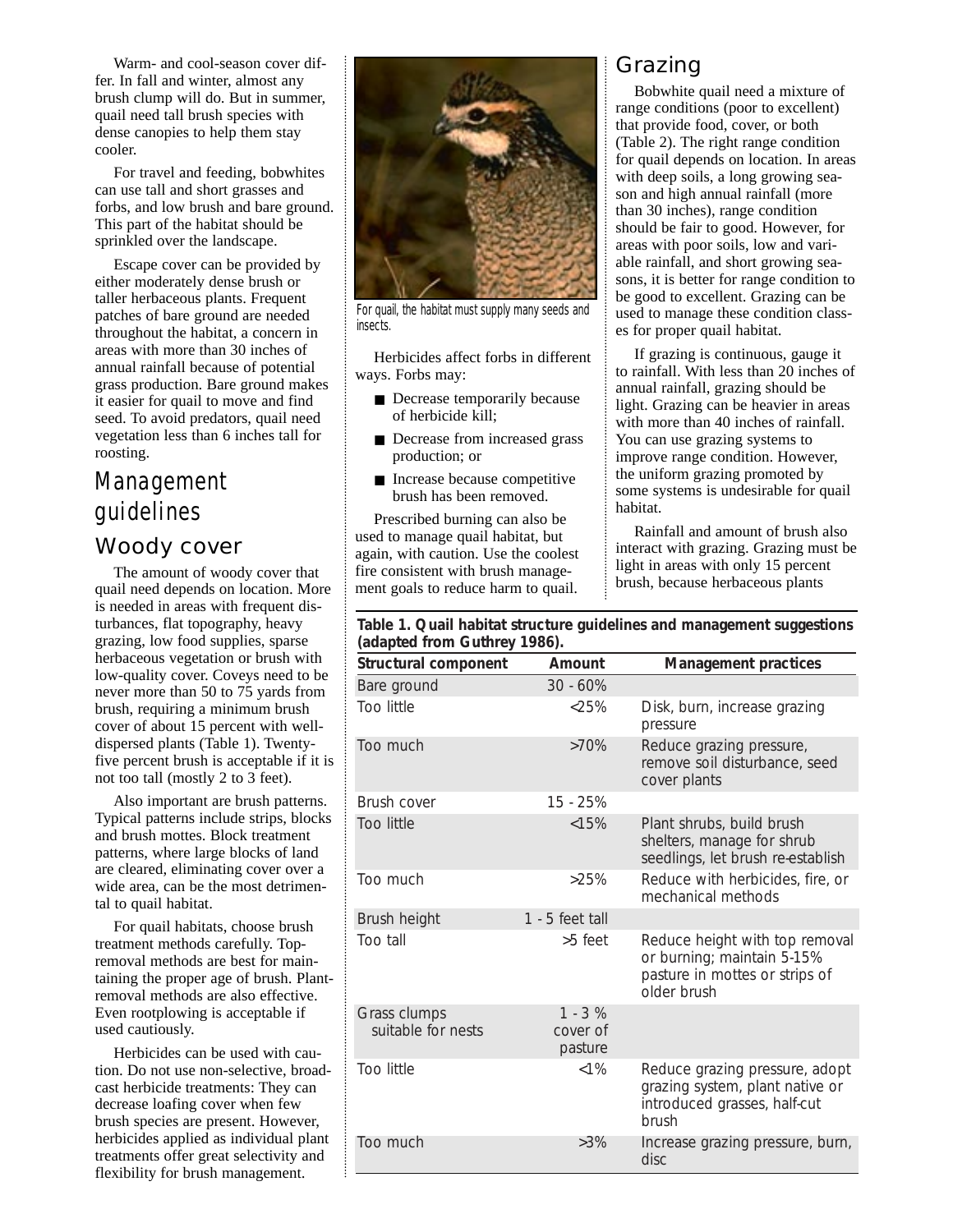must provide more of the travel and escape cover. Heavier grazing is acceptable in areas with a diversity of brush species and height classes. For areas with less than 30 inches of rainfall, stocking rates must be light; above 30 inches, rates can be moderate.

# Rio Grande turkey

### Habitat

Turkeys may be one of the best illustrations of the idea that wildlife need variety in their habitat. These animals need different kinds of habitat for breeding and nesting; for broodrearing; and in fall and winter. The need for habitat variety is illustrated in the turkey's diet, which varies considerably by season. (Figure 1).

Distribution of turkeys in Texas is controlled mostly by precipitation (15 to 35 inches) necessary for roost tree growth. Two key factors in turkey habitat are trees and grass. Turkeys have an annual home range of 370 to 1,360 acres and often use the same winter roost sites every year.

#### *Breeding and nesting habitat*

Open areas are typically used for mating; in about 80 percent of observations, hen and gobbler mating occurred in herbaceous vegetation 4 to 8 inches tall. During nesting, turkeys need screening cover nearby, usually about 3 feet tall. Suitable habitat can be found in small openings in woods, along wooded roads, and edges between grass and woods.

Annual production of South Texas turkeys fluctuates dramatically, apparently according to rainfall. Rain in August and September appears essential to establish soil moisture and spring plant growth for food and nestconcealing cover. Poult survival appears unaffected by low rainfall, but nest predation is higher in dry years.

#### *Brood-rearing habitat*

During the first eight weeks after hatch, three essential habitat elements must be available within a small area:

- Plenty of insects for poults to eat;
- Cover allowing turkeys to forage frequently during the day; and
- Cover to hide poults but allow hens to spot predators.

**Table 2. Various range condition classes and their value for quail habitat illustrate the need for a mixture of condition classes (adapted from Guthrey 1986).**

| <b>Condition class</b> | <b>Nesting cover value</b> | <b>Food value</b> |
|------------------------|----------------------------|-------------------|
| Excellent              | Excellent                  | Poor              |
| Good                   | Good                       | Fair              |
| Fair                   | Fair                       | Good              |
| Poor                   | Poor                       | Excellent         |

The weekly home range during brood-rearing is usually less than 75 acres; the total summer home range is about 250 acres. Key ingredients in this kind of habitat are herbaceous and woody vegetation. Herbaceous vegetation should be 12 to 24 inches tall, or an average of 20. Poults appear to forage most efficiently with grass standing crops of 530 to 2,700 pounds per acre. Trees are important to poults for shade, escape cover, and shelter from rain. Poults begin roosting at 2 weeks old on limbs 6 to 9 feet above ground. At 4 weeks, they are strong fliers and go to taller trees.

#### *Fall and winter habitat*

The key elements needed in fall and winter are food and roosting cover. Roost trees tend to be the tallest trees available regardless of species. The most common roost trees are live oak, hackberry, pecan, cedar elm, cottonwood and willow. There appears to be no preference for live or dead trees. Roost trees average about 40 feet tall with a range of 8 to 50 feet. They have large spreading crowns with spreading, horizontal branches 1 to 2 inches in diameter.

## Management guidelines Woody cover

Turkeys use at least 30 woody species for mast and 21 for roosting. Wide-crown, high-canopy species are used for loafing and shade. Shrubs, half-shrubs, and some trees are used for nesting cover. Woody plants also provide escape cover.

Large cleared blocks are poor habitat. Conversely, turkeys do not thrive in dense, brushy areas or extensive closed-canopy forests. The upper limit of brush cover appears to be about 50 percent.

Guidelines for woody cover management include:

- Do not remove mast-producing food plants.
- Do not remove known roost trees.
- Do not rootplow.
- Do not leave openings larger than half a mile across.
- Leave scattered trees and small stands on about half the treated area and blocks of brush with scattered openings on the remainder.

## Grazing

Improper grazing can affect turkeys in many ways: Eggs can be trampled; nests can be abandoned; nest predation can be increased; turkeys may choose poor nest sites; the nest microclimate may be altered; less food may be available; and movement patterns may be changed. Trampling is not a practical concern unless stock density is less than 1 acre per animal unit (1,000-pound cow with her calf for a production year). Nest predation results from lack of cover. Hens usually choose ungrazed or lightly grazed areas for nesting. However, herbaceous cover can become too dense or tall for nesting.

Allowing some grazing appears to be better than having none at all. It has been suggested that landowners provide exclosures grazed every 4 to 5 years in dry areas and every 2 to 3 years in wetter areas. Suggested size of these grazing exclosures is from 100 to 500 acres for every 3,000 to 5,000 acres of rangeland. Other suggestions:

- Restrict grazing in the exclosures to July and August. Use moderate grazing intensity on the remaining areas.
- Leave vegetation 18 to 24 inches tall with adequate interspaces.
- Roadside or railroad rights-ofway can substitute for some exclosures.